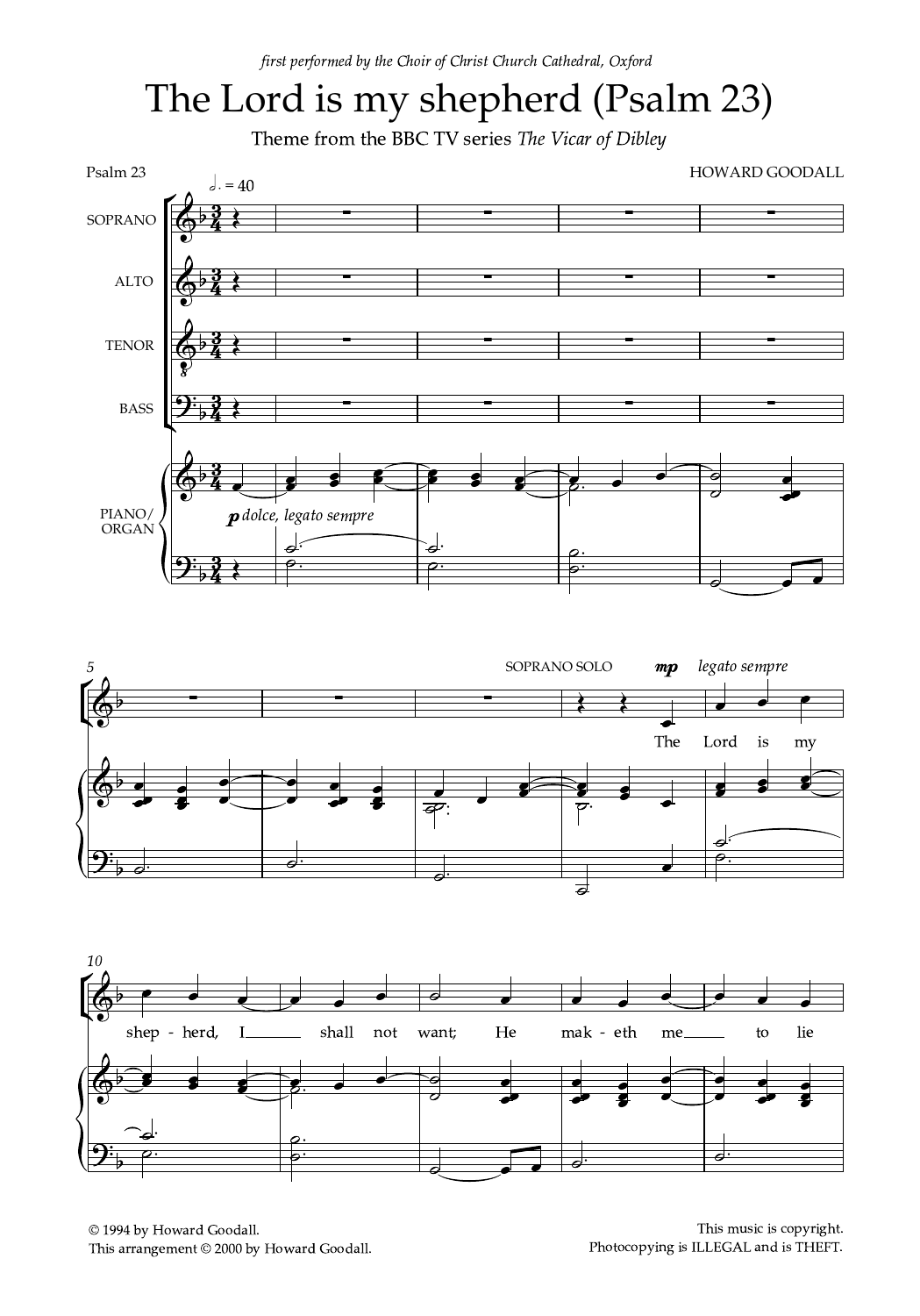

 $\,8\,$